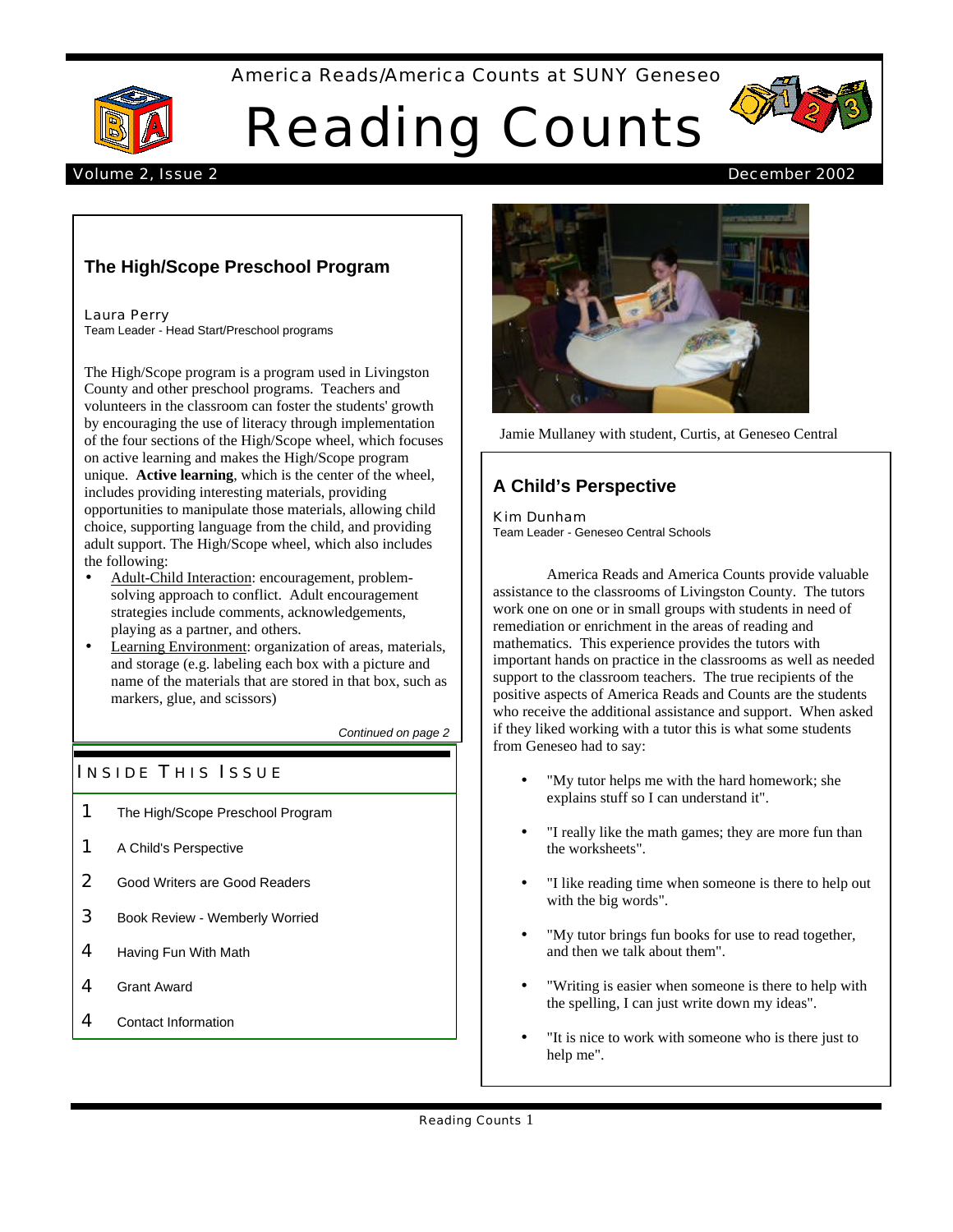*continued from page 1*

#### **High/Scope**

- Daily Routine: Plan-Do-Review, Small-Group Time, Large-Group Times (e.g. "What area are you going to play in today? Can you point to that area? What do you plan to play with in that area?")
- Assessment: teamwork, daily anecdotal notes, daily planning, child assessment (e.g. Teachers at centers observe a child playing and note development, for example in letter recognition and in social interactions.)

Head Start programs help preschool aged children develop in the areas of language and literacy. The approach is developmental in that it aims to guide young children to read and write in the same ways that they acquire language. Daily routines and activities, including opportunities for students to explore language sounds (such as rhymes, alliteration, and syllables) engage children in literacy-rich environments and scaffold their development. The program addresses these areas of development, and offers strategies for advancement.

- Talk with others about personally meaningful experiences: Be available, encourage interaction, talk with all children, and establish a climate in which children feel free to talk.
- Describe objects, events, and relations: Listen to and encourage talk, let children be the leaders.
- Have fun with language: Listen to and make up stories and poems. Read stories and rhymes.
- Write in various ways: Accept scribbling, drawings, invented spellings, and emergent forms of writing.
- Read in various ways: Read storybooks, signs and symbols, and one's own writing.
- Dictating stories: Adults write stories as the child dictates it, in the child's own words.

Source: High/Scope Educational Research Foundation (1996).

Special Thanks: Thank you to Peg Cox, Livingston County Director, Head Start for consultation



#### Jillian Haller

Team Leader - Dansville Central Schools

It is important for children to not only be active readers, but they must also be active writers. As children write they develop word knowledge which will help them in their reading abilities. Students of all grade levels should participate in writing activities everyday. Keep in mind that you are not looking for perfection in the student's writing. Take a writing sample from the first week you tutor and the last week. You will see the quality of their work increase over time as they write more frequently. Here are some tips and ideas to get your students writing:

Have children write about topics in which they are interested.

- Have the children keep a writing notebook or folder where he/she writes down topics and ideas throughout the day.
- At the end of the day, have the children write down anecdotes that happened throughout the day. Many authors get ideas from what happens to them or the people around them.
- Have the children read a book they are interested in and write an alternative ending or a sequel.

Let children write everyday and have many different writing options.

- Have a writing table or center set up for younger children. Include markers, crayons, pencils, unlined and lined paper. Have words, their names and the alphabet on the table.
- Have younger children dictate stories to you.
- Have the children write in a daily journal.
- Have older children write letters and notes to you at the beginning or end of the day stating what they did the night before or how their day went.

*continued on page 4*

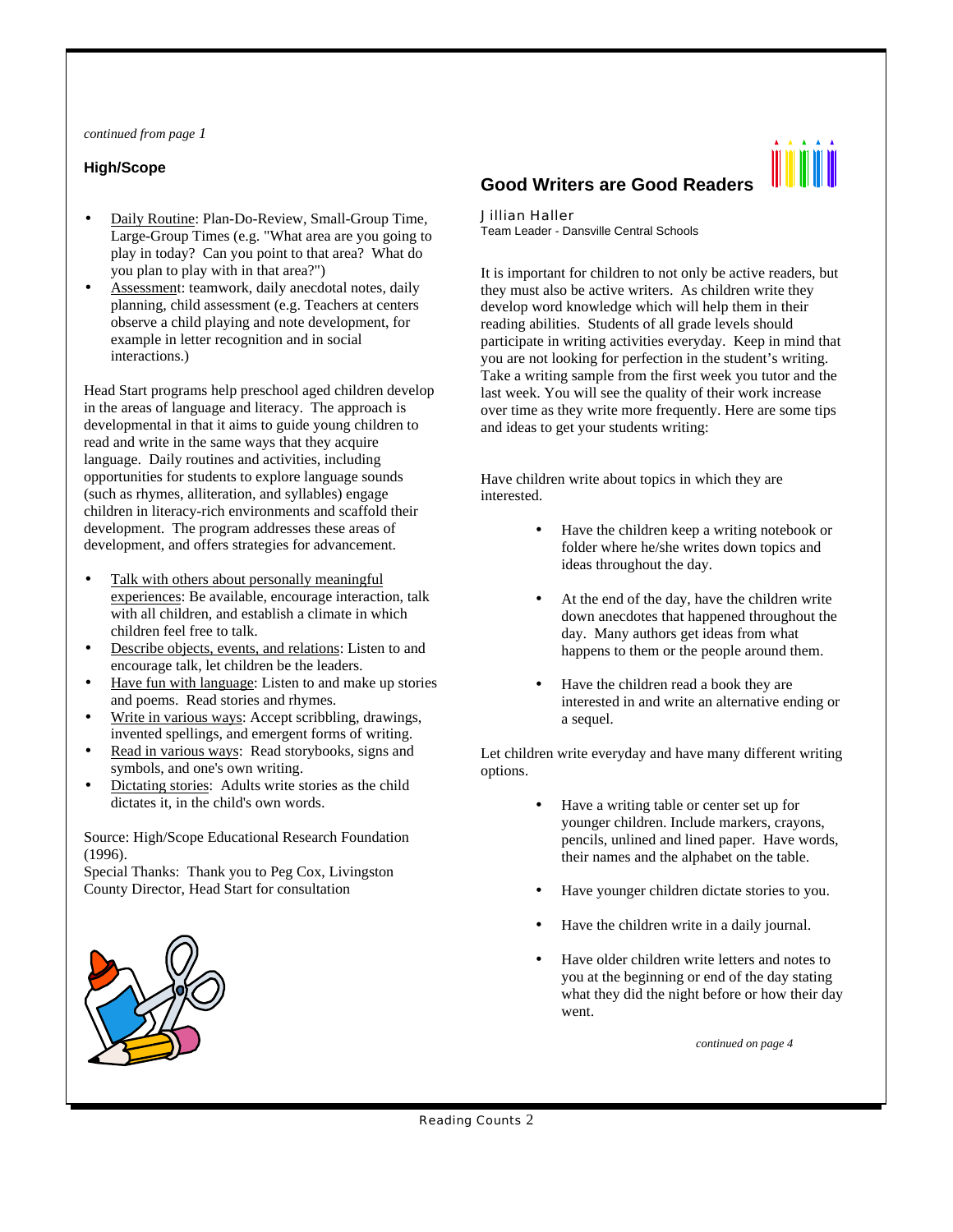# **Book Review**

# **Wemberly Worried**

#### Jamie Mullaney

Team Leader - Livonia Central Schools



*Wemberly Worried,* another one of Kevin Henkes' brilliant creations lives up to the same quality of standards that we have seen in other popular works such as *Owen* and *Lilly's Purple Plastic Purse*. This book from cover to finish demonstrates a well balance of vivid artwork and creative thought expressed through simple dialogue. Henkes' approach to childhood dilemmas reaches out to a universal audience with the help of one little overanxious, worrisome, brown-eyed mouse. Readers will initially take notice of the book's zany cover, but it is the pages underneath that truly unlock the magic contained in this story.

The book instantly touches the hearts of adults and children alike, as Wemberly is introduced to the audience with delicately innocent features and a shaggystuffed sidekick named Petals. The reader has an immediate idea of the content level and age appropriateness that the author intended to reach. By page two of the book, children find themselves able to relate to Wemberly's nighttime worries as she enters her parent's bedroom afraid of the dark. All of Wemberly's concerns throughout the story find a way to remind even the oldest readers of their own childhood inhibitions. However, it is her final and biggest worry, in which Henkes wanted to save the heights of emotion for. The always-fearful first day of school can find its connection to most if not all of the readers.

Henkes uses more than just the text to narrate this story. His artwork on each page speaks as much volume as any words he has written down. The growth of Wemberly's anxiety is orchestrated through page design with growing type size, followed by the complement of illustrations. Henkes also uses his pictures to reinforce a feeling of security and trust with the bright and shining colors. The school is painted with flowers, ducks, and banners meant to assure both Wemberly and the reader that there is nothing to "worry" about. Further inspection of the artwork shows a brilliant use of subliminal messages of positive reinforcement. This is seen on the grandmother's ever-changing sweaters that display positive messages (such as "go with the flow") as well as metamorphic wallpaper.

Henkes is inventive with his fine black pen and watercolor paints that were used for the full-color art throughout the story. These pictures allow even the youngest audience to follow with complete understanding of the meaning of the story, even if they are unable to read. They provide many details that create a mood and setting for each worry dwelled upon

The first illustration begins the story by Wemberly worrying about everything. The background provides the necessary setting by including a dark cloud to set the mood. A yellow tone is used much when Wemberly's parents and teacher are reassuring her. Wemberly finally copes with her fear as she finds a fellow worrier-Jewel. From then on the background displays a clean, white-cut page to represent that her worries have ended.

Henkes leaves nothing undone in *Wemberly Worried*. The oversized, durable, pages allow for large print (using usherwood as a text type) and easy to follow illustrations to fit comfortably together. The jacket design grabs the reader's attention with hypnotic lines designed to create the similar confused mood surrounding Wemberly, and ends with bright smiles in the last five pages of the storybook. The end page truly gives the readers a sense of Wemberly's accomplishment in overcoming her own fears and self concerns as Henkes draws the book to a cheerful close. A great theme is depicted in which young children can relate to Wemberly and the subject of going off to school for the first time, being reassured that they have nothing to worry about. Parents along with educators can use this book to help children work through their list of worries. As children are exposed to *Wemberly Worried*, they are given the opportunity to reflect on their own troubles of apprehension along with entertainment through the luminous illustrations, filled with emotion.



Jamie Mullaney and student, Kari, read "Wemberly Worried" at Geneseo Central.